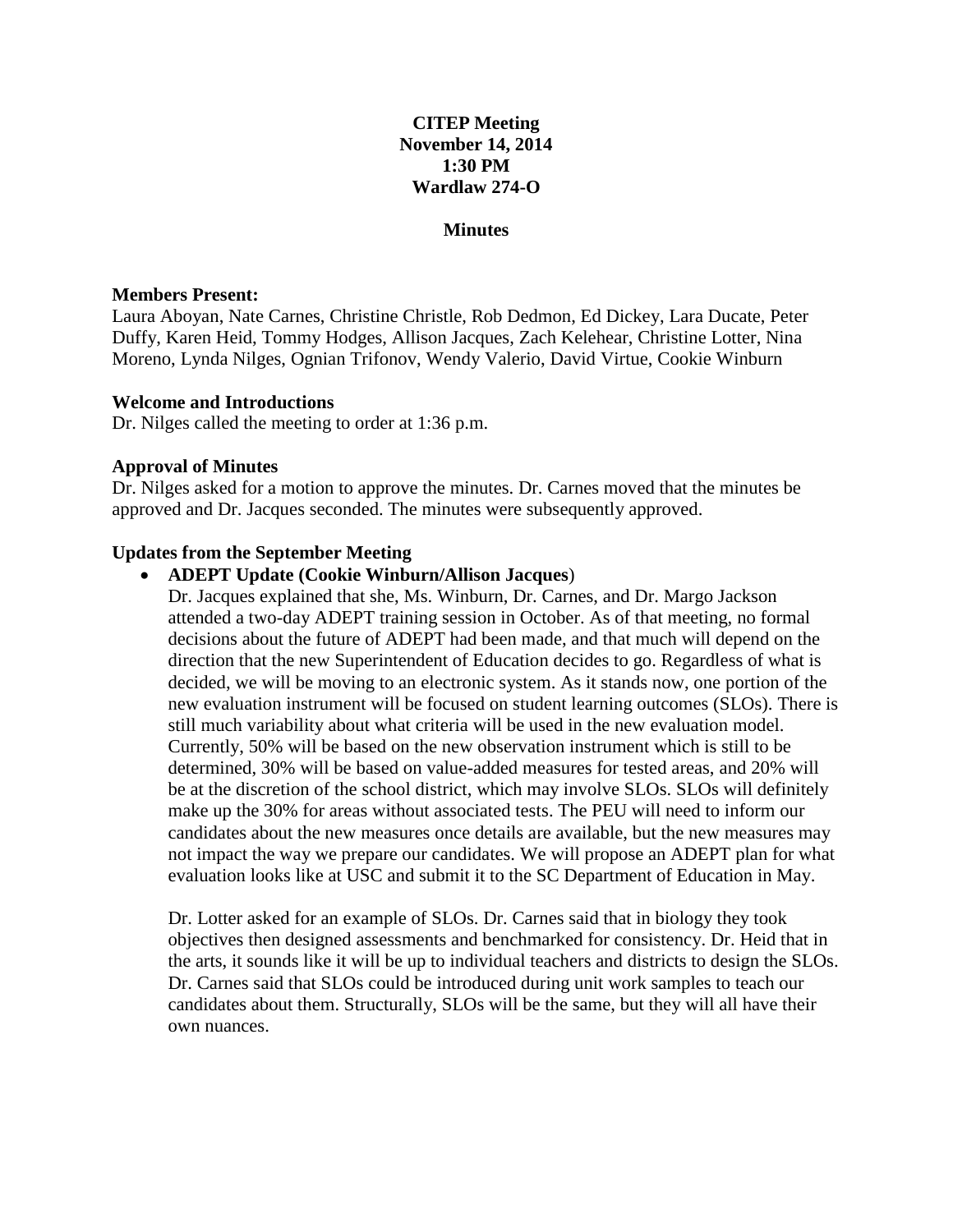Dr. Nilges asked about an implementation timeline. Dr. Jacques said that it really depends on the way the new Superintendent prioritizes things. We will need to work on our ADEPT plan, even if it is transitional.

## **Read to Succeed Update (David Virtue)**

Dr. Virtue presented an update from Dr. Diane Stephens. By Fall 2016, all pre-service programs in early childhood and elementary must have a 12-hour sequence of literacy courses. All other areas are required to have 6 hours in foundations of literacy and content area literacy.

In order to get these changes in the bulletin, courses need to be reviewed and revised. Curricula need to be reviewed and programs need to decide what courses will be offered and how those courses align with the Read to Succeed requirements.

Dr. Heid asked for recommendations for courses that other programs could use. Dr. Virtue said that for graduate programs, EDRD 600 would meet the foundations of literacy requirement, and EDRD 730 satisfy the content area requirement. Dr. Ducate asked about undergraduate courses. Dr. Dickey said that we need to review all of our programs to see where things would fit or could be adjusted. Dr. Hodges said that the elementary program is currently three hours short, and so is looking at managing it by having the 3 required hours take place during student teaching and reallocating those 3 hours to ELA.

Dr. Duffy asked if there is a clearly articulated goal so courses could be retooled to meet the standards. All new courses must be reviewed and approved by the Read to Succeed committee. Dr. Valerio asked if reading music would count toward content literacy. Dr. Dickey said probably not because it is unlikely to meet the IRA standards. Dr. Virtue asked if it would be helpful to get a group together with Dr. Stephens to help explain the standards and explore ways to rework courses. The committee was overwhelmingly in favor of this proposal.

Dr. Virtue suggested that maybe the new requirements could be addressed through Carolina Core. Dr. Kelehear said we need to discuss it as a unit and come up with a plan for addressing them for continuity. Dr. Virtue said he will try to set something up with Dr. Stephens before Christmas. Dr. Jacques suggested we form a sub-committee or working group to concentrate specifically on this issue.

## **New Business**

# **Electronic Assessment System (Laura Aboyan)**

Ms. Aboyan informed the group that the College leadership had a conference call with Chalk and Wire and that things were moving forward. We are in the early planning stages, but will continue to update the group as we move forward. We will be hosting training sessions throughout the spring, and plan to have two programs pilot it in the summer, with a full rollout scheduled for the fall. The system is fully customizable, so we will work with programs on an individual basis to make sure their needs are met.

# **CAEP Update (Allison Jacques/Laura Aboyan)**